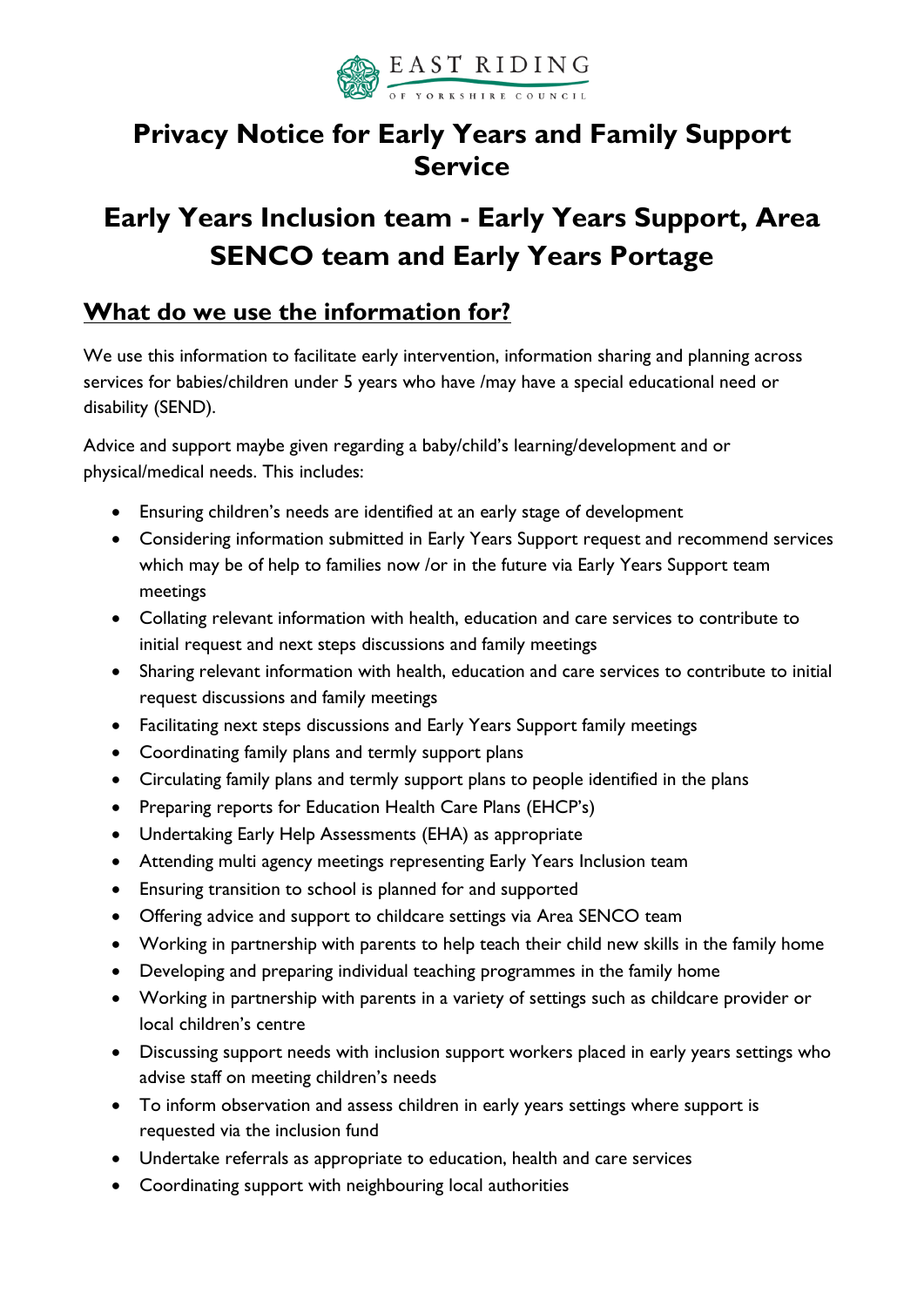## **What information do we hold and use?**

We collect and process the following information:

- Initial Early Years Support request information
- Personal information (such as parent and child name, address, date of birth, telephone numbers and email addresses)
- Characteristics (such as ethnicity, language, gender, disability, home circumstances and health information)
- Clinical letters, reports and assessments from Education, health and care services related to the child or young person
- Details of GP, health professionals, school and early years setting the child is attending and other professionals from education, health and care services involved with the child or their family
- Parent/carer feedback via ongoing survey
- Family and termly support plans
- Evaluation forms for Early Years Settings in receipt of additional inclusion support
- Evaluation forms from inclusion support workers supporting early years settings

#### **On what grounds do we use the information?**

We collect and process this information via health services under Part 3 of the Children and Families Act 2014 which include bringing certain children to the local authority's attention and is lawful under the General Data Protection Regulations 2018:

- Article 6 as processing is necessary for the purposes of the legitimate interests pursued by the controller or by a third party, except where such interests are overridden by the interests or fundamental rights and freedoms of the data subject which require protection of personal data, in particular where the data subject is a child.
- and Article 9 where data is processed to protect the vital interests of the data subject or of another natural person where the data subject is physically or legally incapable of giving consent;

#### **How do we collect this information?**

We collect this information direct from parents or professionals via online or paper requests.

#### **Who do we share your information with?**

We share information with other local authorities, health and education organisations and services where relevant such as schools, academies, early years settings, health visitors, educational psychology, speech and language therapy, where relevant to the individual needs of the child.

#### **How long do we store it and is it secure?**

The Council has retention schedules in place to ensure that information is only held for as long as it is needed. We will keep all records relating to children for 25 years from date of birth.